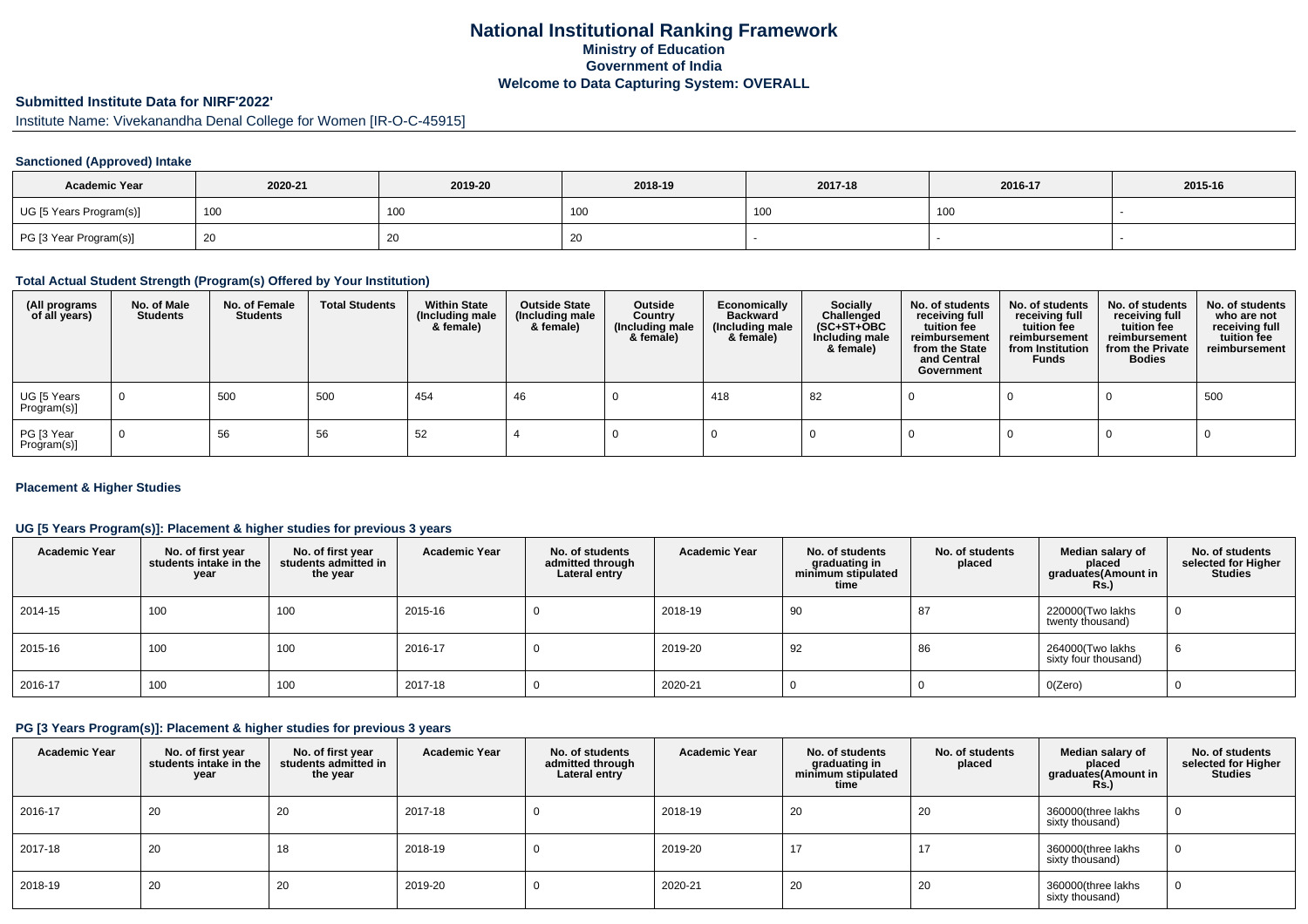#### **Ph.D Student Details**

| Ph.D (Student pursuing doctoral program till 2020-21 Students admitted in the academic year 2020-21 should not be entered here.) |                                                                                                                                  |                                                            |                       |  |  |
|----------------------------------------------------------------------------------------------------------------------------------|----------------------------------------------------------------------------------------------------------------------------------|------------------------------------------------------------|-----------------------|--|--|
|                                                                                                                                  |                                                                                                                                  |                                                            | <b>Total Students</b> |  |  |
| Full Time                                                                                                                        |                                                                                                                                  |                                                            |                       |  |  |
| Part Time                                                                                                                        |                                                                                                                                  |                                                            |                       |  |  |
|                                                                                                                                  |                                                                                                                                  | No. of Ph.D students graduated (including Integrated Ph.D) |                       |  |  |
|                                                                                                                                  | 2020-21                                                                                                                          | 2019-20                                                    | 2018-19               |  |  |
| Full Time                                                                                                                        | 0                                                                                                                                |                                                            |                       |  |  |
| Part Time                                                                                                                        |                                                                                                                                  |                                                            |                       |  |  |
|                                                                                                                                  | PG (Student pursuing MD/MS/DNB program till 2020-21 Students admitted in the academic year 2021 - 22 should not be entered here) |                                                            |                       |  |  |
|                                                                                                                                  | Number of students pursuing PG (MD/MS/DNB) program                                                                               |                                                            | $\bf{0}$              |  |  |
| No. of students Graduating in PG (MD/MS/DNB) program                                                                             |                                                                                                                                  |                                                            |                       |  |  |
| 2020-21                                                                                                                          | 2019-20<br>2018-19                                                                                                               |                                                            |                       |  |  |
| 0                                                                                                                                | 0                                                                                                                                |                                                            |                       |  |  |

#### **Online Education**

| . Does all programs/courses were completed on time.                                             |                                                                                       | Yes                                                                                                                                                                                                                                                                                                                                                                                                                                                                                                                                                                                                                                                                                                                                                                                                                                                                                                                                                                                                                                                                                                                                                                                                                                                                                                                                                                                                                                                                                                                                                                                                                                                   |                                                |  |  |
|-------------------------------------------------------------------------------------------------|---------------------------------------------------------------------------------------|-------------------------------------------------------------------------------------------------------------------------------------------------------------------------------------------------------------------------------------------------------------------------------------------------------------------------------------------------------------------------------------------------------------------------------------------------------------------------------------------------------------------------------------------------------------------------------------------------------------------------------------------------------------------------------------------------------------------------------------------------------------------------------------------------------------------------------------------------------------------------------------------------------------------------------------------------------------------------------------------------------------------------------------------------------------------------------------------------------------------------------------------------------------------------------------------------------------------------------------------------------------------------------------------------------------------------------------------------------------------------------------------------------------------------------------------------------------------------------------------------------------------------------------------------------------------------------------------------------------------------------------------------------|------------------------------------------------|--|--|
| 2. Measures taken to complete the syllabus of courses and programs.                             |                                                                                       | One of the best and most impactful ways of teaching the students in pandemic period is online teaching to complete their syllabus<br>in an effective manner. Online, students need to feel an instructor presence in their classe<br>communication helped to fulfil their need and can transform a Dental subjects online teaching into a great one. During the<br>pandemic situation the Dental students have given online flash lectures in addition to procedural videos illustrating laboratory<br>steps in addition to traditional face to face lectures and live laboratory demonstrations. Online tutorial links were provided for the<br>students through Google class room, Zoom App, Whats app group sharing & Twitter etc., and asked for their submission through online only. Further, Twitter and Google Moderator were utilized as a source of communication to<br>between students and teachers and to provide a constant and immediate feedback. At the end of every session, students were<br>assessed through online test which is intimated in advance with stipulated time to submit. Students' appraisal of the tools like<br>feedback, value of online learning through video presentation and demonstration, evaluation of their involvement by their<br>immediate response in online class were important factors and that are essential to improve the quality of online learning system.<br>The implementation of first online learning attempt during COVID19 lockdown period was useful to identify the readiness of the students through their response to move online. This also helped us to improve the quality of o |                                                |  |  |
| 3. The period of delay in completion of syllabus (in months).                                   |                                                                                       |                                                                                                                                                                                                                                                                                                                                                                                                                                                                                                                                                                                                                                                                                                                                                                                                                                                                                                                                                                                                                                                                                                                                                                                                                                                                                                                                                                                                                                                                                                                                                                                                                                                       |                                                |  |  |
| 4. The period of delay in conducting exams (in months).                                         |                                                                                       |                                                                                                                                                                                                                                                                                                                                                                                                                                                                                                                                                                                                                                                                                                                                                                                                                                                                                                                                                                                                                                                                                                                                                                                                                                                                                                                                                                                                                                                                                                                                                                                                                                                       |                                                |  |  |
| <b>Portal Name</b>                                                                              | No, of students offered online courses which have credit<br>transferred to transcript | Total no. of online courses which have credit transferred<br>to the transcript                                                                                                                                                                                                                                                                                                                                                                                                                                                                                                                                                                                                                                                                                                                                                                                                                                                                                                                                                                                                                                                                                                                                                                                                                                                                                                                                                                                                                                                                                                                                                                        | Total no. of credits transferred to transcript |  |  |
| Swayam                                                                                          |                                                                                       |                                                                                                                                                                                                                                                                                                                                                                                                                                                                                                                                                                                                                                                                                                                                                                                                                                                                                                                                                                                                                                                                                                                                                                                                                                                                                                                                                                                                                                                                                                                                                                                                                                                       |                                                |  |  |
| 5. No. of courses developed and available online on Swayam platform by your institution faculty |                                                                                       |                                                                                                                                                                                                                                                                                                                                                                                                                                                                                                                                                                                                                                                                                                                                                                                                                                                                                                                                                                                                                                                                                                                                                                                                                                                                                                                                                                                                                                                                                                                                                                                                                                                       |                                                |  |  |

## **Financial Resources: Utilised Amount for the Capital expenditure for previous 3 years**

| <b>Academic Year</b>                                                                                 | 2020-21                | 2019-20                | 2018-19                |  |  |  |  |
|------------------------------------------------------------------------------------------------------|------------------------|------------------------|------------------------|--|--|--|--|
|                                                                                                      | <b>Utilised Amount</b> | <b>Utilised Amount</b> | <b>Utilised Amount</b> |  |  |  |  |
| Annual Capital Expenditure on Academic Activities and Resources (excluding expenditure on buildings) |                        |                        |                        |  |  |  |  |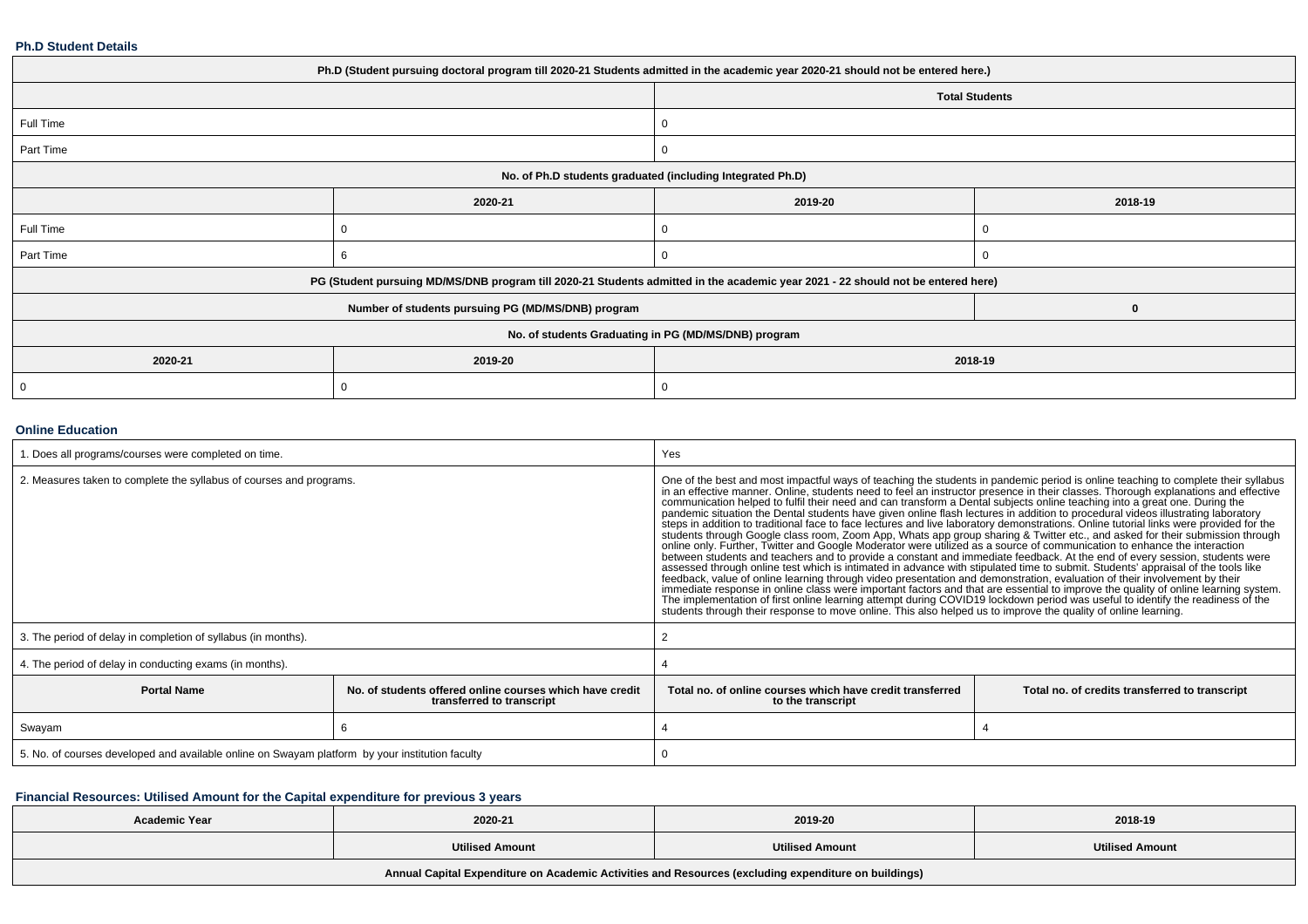| Library                                                    | 4598745 (Forty five lakhs ninety eight thousand seven hundred           | 3783901 (Thirty Seven Lakhs eighty Three Thousand Nine                          | 2435805 (Twenty Four Lakhs ThirtyFive Thousand Eight    |
|------------------------------------------------------------|-------------------------------------------------------------------------|---------------------------------------------------------------------------------|---------------------------------------------------------|
|                                                            | and forty five )                                                        | Hundred and one)                                                                | Hundred and Five)                                       |
| New Equipment for Laboratories                             | 1219867 (Twelve lakh nineteen thousand eight hundred and<br>sixtvseven) | 2198294 (Twenty one lakhs ninety eight thousand two hundred<br>and ninety four) | 4330000 (Forty Three Lakhs Thirty Thousand)             |
| <b>Engineering Workshops</b>                               | 0 (zero)                                                                | 0 (zero)                                                                        | $0$ (zero)                                              |
| Other expenditure on creation of Capital Assets (excluding | 11997446 (One Crore nineteen lakhs ninety seven thousand                | 44461276 (Four Crore Forty Four Lakhs Sixty One Thousand                        | 31130478 (Three Crore Eleven Lakhs Thirty Thousand Four |
| expenditure on Land and Building)                          | four hundred and forty six)                                             | Two Hundred Seventy Six)                                                        | Hundred and Seventy Eight)                              |

## **Financial Resources: Utilised Amount for the Operational expenditure for previous 3 years**

| <b>Academic Year</b>                                                                                                                                                                            | 2020-21                                                                                        | 2019-20                                                                                 | 2018-19                                                                            |  |  |  |  |  |
|-------------------------------------------------------------------------------------------------------------------------------------------------------------------------------------------------|------------------------------------------------------------------------------------------------|-----------------------------------------------------------------------------------------|------------------------------------------------------------------------------------|--|--|--|--|--|
|                                                                                                                                                                                                 | <b>Utilised Amount</b>                                                                         | <b>Utilised Amount</b>                                                                  | <b>Utilised Amount</b>                                                             |  |  |  |  |  |
| <b>Annual Operational Expenditure</b>                                                                                                                                                           |                                                                                                |                                                                                         |                                                                                    |  |  |  |  |  |
| Salaries (Teaching and Non Teaching staff)                                                                                                                                                      | 47858707 (Four Crore Seventy Eight Lakhs Fifty eight<br>thousand seven hundred and seven only) | 58190995 (Five Crore Eighty One Lakhs Ninety Thousand Nine<br>Hundred and Ninety Five)  | 50252191 (Five Crore twenty five lakhs Two Thousand one<br>hundred and Ninety One) |  |  |  |  |  |
| Maintenance of Academic Infrastructure or consumables and<br>other running expenditures (excluding maintenance of hostels<br>and allied services, rent of the building, depreciation cost, etc) | 11021036 (One Crore ten lakhs twenty one thousand thirty six)                                  | 19825288 (One Crore Ninety Eight Lakh Twenty Five<br>Thousand Two Hundred Eighty Eight) | 9170723 (ninety one lakhs seventy thousand seven hundred<br>and twenty three)      |  |  |  |  |  |
| Seminars/Conferences/Workshops                                                                                                                                                                  | 30370 (thirty thousand three hundred and seventy only)                                         | 453971 (Four Lakhs Fifty Three Thousand Nine Hundred<br>Seventy One)                    | 486780 (Four Lakhs Eighty Six Thousand Seven Hundred and<br>Eighty)                |  |  |  |  |  |

#### **IPR**

| Calendar year            | 2020 | 2019 | 2018 |
|--------------------------|------|------|------|
| No. of Patents Published |      |      |      |
| No. of Patents Granted   |      |      |      |

## **Sponsored Research Details**

| <b>Financial Year</b>                    | 2020-21         | 2019-20         | 2018-19                 |
|------------------------------------------|-----------------|-----------------|-------------------------|
| Total no. of Sponsored Projects          |                 |                 |                         |
| Total no. of Funding Agencies            |                 |                 |                         |
| Total Amount Received (Amount in Rupees) | 20000           | 20000           | 160000                  |
| Amount Received in Words                 | Twenty thousand | Twenty thousand | One Lakh sixty thousand |

## **Consultancy Project Details**

| <b>Financial Year</b>                    | 2020-21 | 2019-20 | 2018-19 |
|------------------------------------------|---------|---------|---------|
| Total no. of Consultancy Projects        |         |         |         |
| Total no. of Client Organizations        |         |         |         |
| Total Amount Received (Amount in Rupees) |         |         |         |
| Amount Received in Words                 | Zero    | Zero    | Zero    |

## **Executive Development Program/Management Development Programs**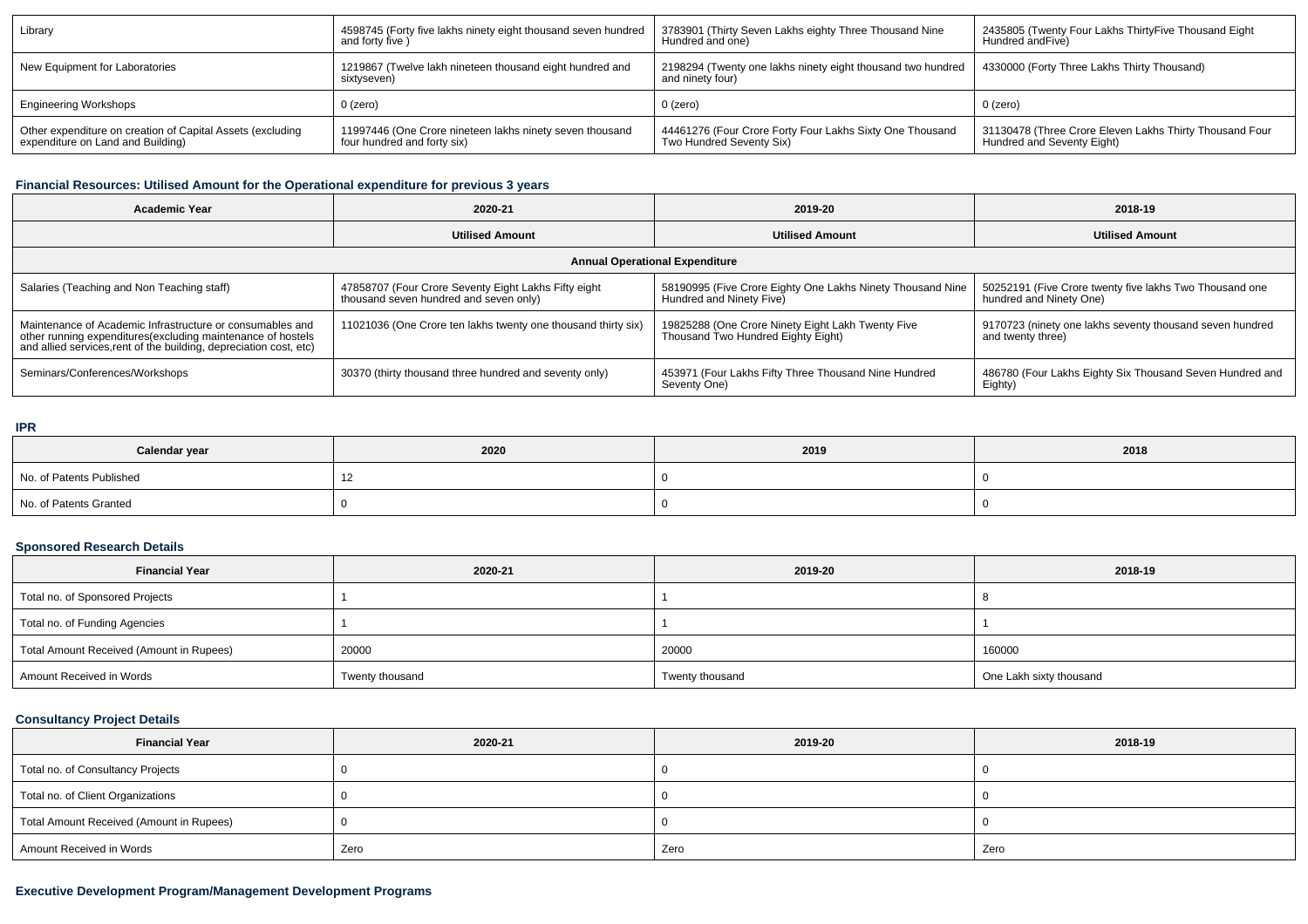| <b>Financial Year</b>                                                             | 2020-21 | 2019-20 | 2018-19 |
|-----------------------------------------------------------------------------------|---------|---------|---------|
| Total no. of Executive Development Programs/ Management<br>Development Programs   |         |         |         |
| Total no. of Participants                                                         |         |         |         |
| Total Annual Earnings (Amount in Rupees)(Excluding Lodging<br>& Boarding Charges) |         |         |         |
| <b>Total Annual Earnings in Words</b>                                             | Zero    | Zero    | Zero    |

## **PCS Facilities: Facilities of physically challenged students**

| 1. Do your institution buildings have Lifts/Ramps?                                                                                                         | Yes, more than 80% of the buildings |
|------------------------------------------------------------------------------------------------------------------------------------------------------------|-------------------------------------|
| 2. Do your institution have provision for walking aids, including wheelchairs and transportation from one building to another for<br>handicapped students? | Yes                                 |
| 3. Do your institution buildings have specially designed toilets for handicapped students?                                                                 | Yes, more than 40% of the buildings |

#### **Accreditation**

## **NBA Accreditation**

| <b>NC</b> |
|-----------|
|-----------|

## **NAAC Accreditation**

| 1. Does your institute have a valid NAAC Accreditation? | <b>NC</b> |
|---------------------------------------------------------|-----------|
|---------------------------------------------------------|-----------|

## **Faculty Details**

| Srno           | Name                               | Age | Designation                | Gender | Qualification | <b>Experience (In</b><br>Months) | <b>Currently working</b><br>with institution? | <b>Joining Date</b> | <b>Leaving Date</b>      | <b>Association type</b> |
|----------------|------------------------------------|-----|----------------------------|--------|---------------|----------------------------------|-----------------------------------------------|---------------------|--------------------------|-------------------------|
|                | DR A ANDAMUTHU<br><b>SIVAKUMAR</b> | 43  | Professor                  | Male   | MDS           | 213                              | Yes                                           | 02-03-2009          | $\overline{\phantom{a}}$ | Regular                 |
| 2              | DR A JESUDASAN                     | 50  | Reader                     | Female | <b>MBBS</b>   | 132                              | Yes                                           | 03-08-2011          | $\sim$                   | Regular                 |
| 3              | DR AJI MARKOSE                     | 48  | Professor                  | Male   | MDS           | 246                              | Yes                                           | 04-01-2016          | $\overline{\phantom{a}}$ | Regular                 |
| 4              | DR AMBIGA P                        | 36  | Reader                     | Female | MDS           | 94                               | Yes                                           | 14-07-2014          | $\sim$                   | Regular                 |
| 5              | DR B K RAJKUMAR                    | 41  | Professor                  | Male   | MDS           | 185                              | Yes                                           | 06-01-2007          | $\sim$                   | Regular                 |
| 6              | Dr B PRIYANKA                      | 27  | Lecturer                   | Female | M.Sc.         | 17                               | Yes                                           | 04-01-2021          | $\overline{\phantom{a}}$ | Regular                 |
| $\overline{7}$ | DR D DHAYANITHI                    | 43  | Reader                     | Male   | MDS           | 117                              | Yes                                           | 05-08-2013          | $- -$                    | Regular                 |
| 8              | DR D PAWAN<br>KUMAR BHANDARI       | 37  | Lecturer                   | Male   | <b>MDS</b>    | 90                               | Yes                                           | 26-11-2014          | $\sim$                   | Regular                 |
| 9              | DR D RAMESH                        | 38  | Lecturer                   | Male   | <b>MBBS</b>   | 93                               | Yes                                           | 24-12-2014          | $- -$                    | Regular                 |
| 10             | DR D SURYA                         | 34  | Lecturer                   | Female | MDS           | 36                               | Yes                                           | 28-06-2019          | $\sim$                   | Regular                 |
| 11             | Dr Dhivyaa A                       | 28  | <b>Assistant Professor</b> | Female | MDS           | 4                                | Yes                                           | 26-03-2021          | $\sim$                   | Regular                 |
| 12             | DR E GAYATHRI<br>PRIYADHARSHINI    | 34  | Reader                     | Female | <b>MDS</b>    | 74                               | Yes                                           | 28-05-2018          | $\sim$                   | Regular                 |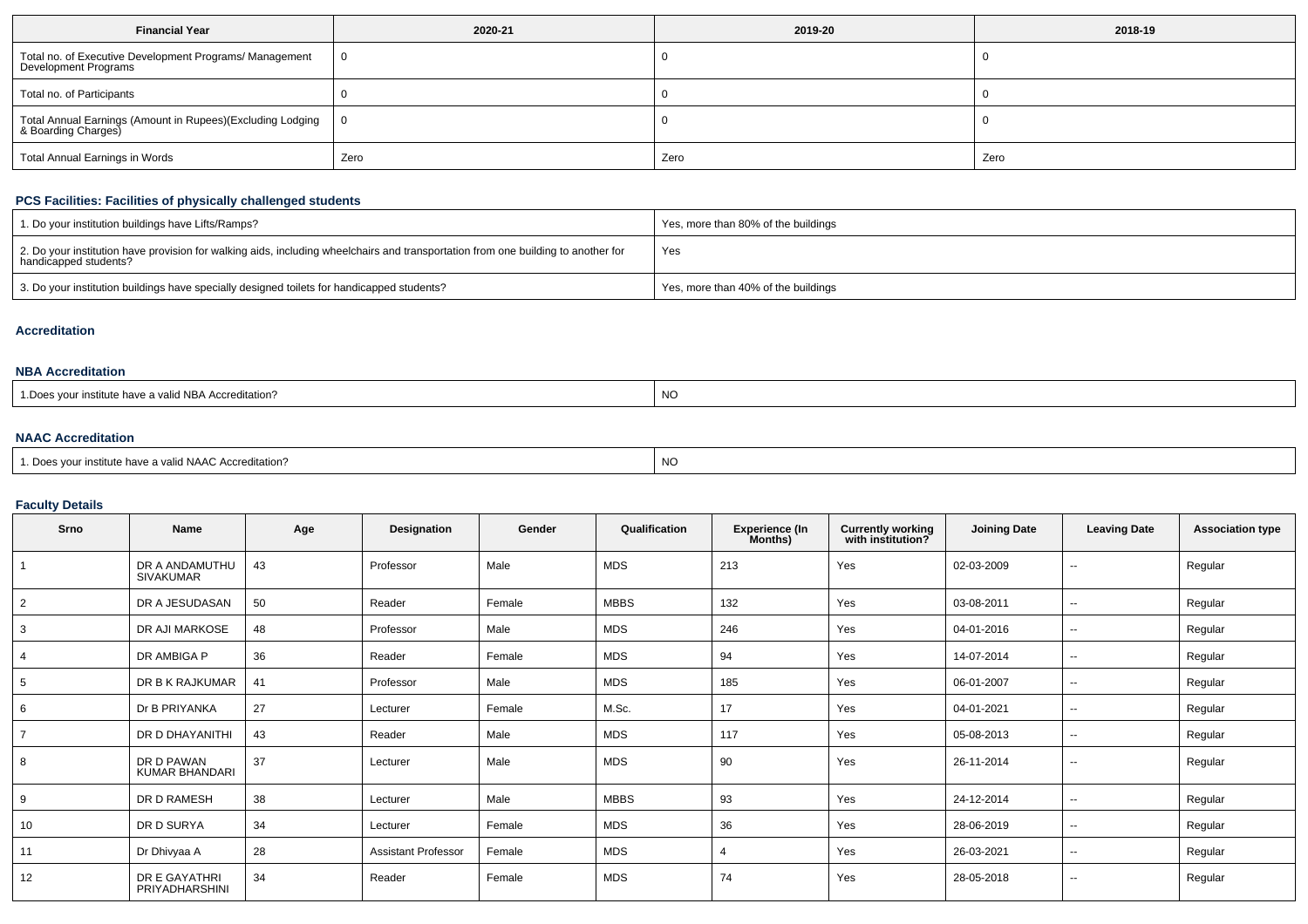| 13 | DR G GEETHA                           | 34 | Reader                     | Female | <b>MBBS</b> | 69  | Yes | 01-12-2018 | $\overline{\phantom{a}}$ | Regular |
|----|---------------------------------------|----|----------------------------|--------|-------------|-----|-----|------------|--------------------------|---------|
| 14 | DR G KUMARAVEL<br><b>PANDIAN</b>      | 33 | Reader                     | Male   | <b>MBBS</b> | 52  | Yes | 08-05-2018 | $\overline{\phantom{a}}$ | Regular |
| 15 | DR G S<br>SIVARAMAN                   | 34 | Lecturer                   | Male   | <b>MDS</b>  | 95  | Yes | 26-06-2014 | $\overline{\phantom{a}}$ | Regular |
| 16 | DR GIRISH R<br><b>SHAVI</b>           | 43 | Professor                  | Male   | <b>MDS</b>  | 214 | Yes | 02-05-2017 | ⊷.                       | Regular |
| 17 | DR J BABU SUSAI<br><b>RAJ</b>         | 54 | Reader                     | Male   | <b>MDS</b>  | 118 | Yes | 01-06-2012 | $\overline{\phantom{a}}$ | Regular |
| 18 | DR J DINESH<br><b>SHANKAR</b>         | 35 | Reader                     | Male   | <b>MDS</b>  | 124 | Yes | 02-05-2012 | ⊷.                       | Regular |
| 19 | DR J KARTHICK<br><b>PANDI</b>         | 35 | Lecturer                   | Male   | <b>MBBS</b> | 71  | Yes | 31-10-2016 | $\overline{\phantom{a}}$ | Regular |
| 20 | DR J S<br><b>SIVAKUMAR</b>            | 40 | Reader                     | Male   | <b>MDS</b>  | 144 | Yes | 09-06-2010 | $\overline{\phantom{a}}$ | Regular |
| 21 | DR J SARAVANA<br>PRIYAN<br>SOUNDAPPAN | 38 | Reader                     | Male   | <b>MDS</b>  | 110 | Yes | 05-04-2013 | ⊷.                       | Regular |
| 22 | Dr JOHN SMITH J                       | 29 | <b>Assistant Professor</b> | Male   | <b>MDS</b>  | 14  | Yes | 01-02-2021 | ⊷.                       | Regular |
| 23 | DR K BALU                             | 46 | Professor                  | Male   | <b>MDS</b>  | 230 | Yes | 01-08-2011 | $\overline{\phantom{a}}$ | Regular |
| 24 | DR K<br><b>JAYAPRAKASH</b>            | 36 | Reader                     | Male   | <b>DNB</b>  | 100 | Yes | 25-05-2014 | $\overline{\phantom{a}}$ | Regular |
| 25 | DR K JYOTHI                           | 46 | Professor                  | Female | ${\sf MD}$  | 143 | Yes | 18-10-2010 | $\overline{\phantom{a}}$ | Regular |
| 26 | DR K KRUPANITHI                       | 31 | Lecturer                   | Male   | <b>MBBS</b> | 61  | Yes | 21-08-2017 | -−                       | Regular |
| 27 | DR K M<br><b>TULLANITHI</b>           | 40 | Professor                  | Male   | Ph.D        | 190 | Yes | 30-08-2006 | ⊷.                       | Regular |
| 28 | DR K PREETHI                          | 37 | Lecturer                   | Female | <b>MDS</b>  | 42  | Yes | 01-02-2019 | $\sim$                   | Regular |
| 29 | DR K R RAMESH<br><b>KUMAR</b>         | 40 | Reader                     | Male   | <b>MDS</b>  | 171 | Yes | 02-11-2009 | ⊷.                       | Regular |
| 30 | DR K VIMALA                           | 38 | Lecturer                   | Female | <b>MBBS</b> | 42  | Yes | 14-03-2019 | ⊷.                       | Regular |
| 31 | DR LALITHAMBIGAI                      | 37 | Reader                     | Female | <b>MDS</b>  | 96  | Yes | 19-09-2015 | н.                       | Regular |
| 32 | DR M<br>CHITTRARASU                   | 32 | Reader                     | Male   | <b>MDS</b>  | 69  | Yes | 22-08-2016 | ⊷.                       | Regular |
| 33 | DR M<br><b>GAWTHAMAN</b>              | 42 | Professor                  | Male   | <b>MDS</b>  | 184 | Yes | 21-06-2012 | $\overline{\phantom{a}}$ | Regular |
| 34 | DR M KAMATCHI                         | 31 | Lecturer                   | Female | <b>MDS</b>  | 40  | Yes | 01-02-2019 | $\sim$                   | Regular |
| 35 | DR M<br>MANOHARAN                     | 36 | Reader                     | Male   | <b>MDS</b>  | 90  | Yes | 08-07-2015 | $\overline{\phantom{a}}$ | Regular |
| 36 | DR M NAVALADI                         | 37 | Lecturer                   | Male   | <b>MBBS</b> | 61  | Yes | 01-08-2017 | $\overline{\phantom{a}}$ | Regular |
| 37 | DR M SARANYA                          | 36 | Reader                     | Female | <b>MDS</b>  | 57  | Yes | 31-08-2017 | ⊷.                       | Regular |
| 38 | DR M SUDHAA<br><b>MANI</b>            | 41 | Professor                  | Female | MDS         | 181 | Yes | 25-05-2009 | $\sim$                   | Regular |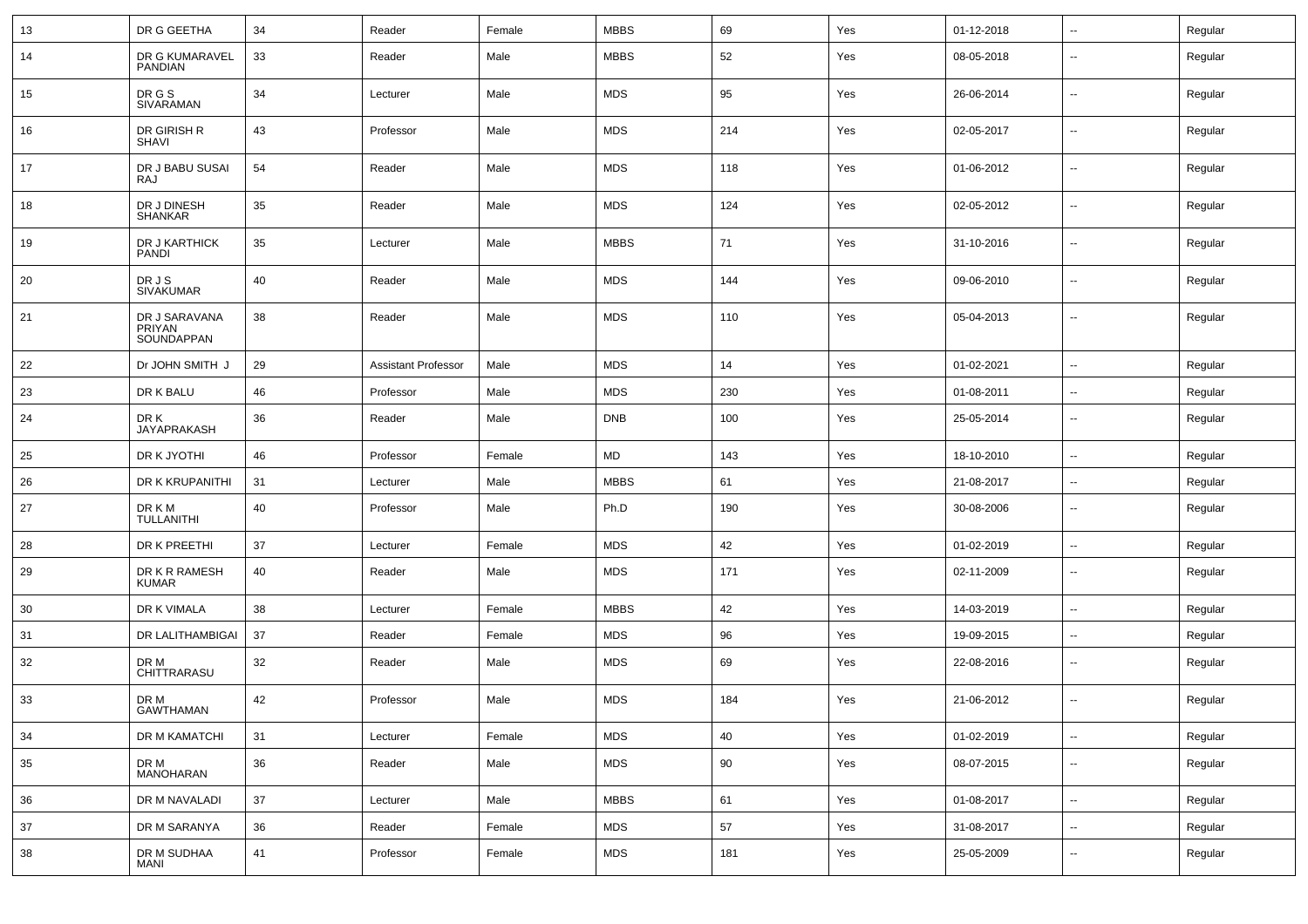| 39 | DR N BALAN                         | 63     | Dean / Principal /<br>Director / Vice<br>Chancellor | Male   | <b>MDS</b> | 233 | Yes | 01-10-2010 | $\overline{\phantom{a}}$ | Regular |
|----|------------------------------------|--------|-----------------------------------------------------|--------|------------|-----|-----|------------|--------------------------|---------|
| 40 | DR N DEVI                          | 39     | Reader                                              | Female | <b>MDS</b> | 151 | Yes | 11-09-2017 | $\sim$                   | Regular |
| 41 | DR N GANAPATHY                     | 46     | Professor                                           | Male   | <b>MDS</b> | 233 | Yes | 11-03-2008 | ⊷.                       | Regular |
| 42 | DR P ARUN<br><b>KUMAR</b>          | 33     | Reader                                              | Male   | <b>MDS</b> | 79  | Yes | 05-10-2015 | $\overline{\phantom{a}}$ | Regular |
| 43 | DR P TAMIL<br><b>THANGAM</b>       | 37     | Reader                                              | Female | <b>MDS</b> | 76  | Yes | 22-04-2016 | ⊷.                       | Regular |
| 44 | Dr P THARANI                       | 27     | <b>Assistant Professor</b>                          | Female | <b>MDS</b> | 5   | Yes | 24-02-2021 | $\sim$                   | Regular |
| 45 | DR PONJAYANTHI<br>$\mathcal{U}$    | 28     | <b>Assistant Professor</b>                          | Female | <b>MDS</b> | 6   | Yes | 08-02-2021 | --                       | Regular |
| 46 | DR.<br>PURUSHOTHAMAN<br>G          | 34     | Reader                                              | Male   | Ph.D       | 166 | Yes | 26-10-2015 | $\overline{\phantom{a}}$ | Regular |
| 47 | DR R AJAY                          | 33     | Reader                                              | Male   | MDS+Ph.D   | 97  | Yes | 16-04-2014 | $\sim$                   | Regular |
| 48 | DR R NARENDAR                      | 40     | Reader                                              | Male   | <b>MDS</b> | 131 | Yes | 22-06-2011 | $\overline{\phantom{a}}$ | Regular |
| 49 | DR RAJKUMAR<br>DANIEL              | 63     | Reader                                              | Female | <b>MDS</b> | 200 | Yes | 10-09-2006 | --                       | Regular |
| 50 | <b>DR REVATHI S</b>                | 29     | <b>Assistant Professor</b>                          | Female | <b>MDS</b> | 6   | Yes | 08-02-2021 | ⊷.                       | Regular |
| 51 | DR S<br>ARTHANAREESWA<br>RAN       | 37     | Professor                                           | Male   | MD         | 123 | Yes | 06-06-2012 | ⊷.                       | Regular |
| 52 | DR S ARUL RAJA                     | 35     | Professor                                           | Male   | Ph.D       | 67  | Yes | 15-10-2018 | ⊷.                       | Regular |
| 53 | DR S<br>ELANCHEZHIYAN              | 46     | Professor                                           | Male   | <b>MDS</b> | 214 | Yes | 09-05-2012 | ⊷.                       | Regular |
| 54 | DR S<br><b>GOKULANATHAN</b>        | 68     | Dean / Principal /<br>Director / Vice<br>Chancellor | Male   | <b>MDS</b> | 409 | Yes | 30-08-2006 | ⊶.                       | Regular |
| 55 | DR S KUMARAVEL                     | 39     | Lecturer                                            | Male   | MS         | 116 | Yes | 07-01-2013 | $\overline{\phantom{a}}$ | Regular |
| 56 | DR S<br>NAGALAKSHMI                | 48     | Professor                                           | Female | <b>MDS</b> | 318 | Yes | 26-03-2012 | ⊷.                       | Regular |
| 57 | DR S P INDRA<br><b>KUMAR</b>       | 34     | Reader                                              | Male   | <b>MDS</b> | 79  | Yes | 10-04-2017 | $\sim$                   | Regular |
| 58 | DR S QAIRUNNISA                    | 38     | Professor                                           | Female | Ph.D       | 157 | Yes | 24-10-2015 | $\sim$                   | Regular |
| 59 | DR S SARANYA                       | 32     | Lecturer                                            | Female | <b>MDS</b> | 36  | Yes | 28-06-2019 | $\sim$                   | Regular |
| 60 | DR S SATHIYA<br>NARAYANA<br>MURTHY | 37     | Professor                                           | Male   | Ph.D       | 136 | Yes | 04-09-2015 | ⊷.                       | Regular |
| 61 | DR S SHANKAR                       | 41     | Reader                                              | Male   | MDS+Ph.D   | 152 | Yes | 01-09-2017 | $\sim$                   | Regular |
| 62 | DR S SUGANYA                       | 27     | <b>Assistant Professor</b>                          | Female | <b>MDS</b> | 6   | Yes | 08-02-2021 | $\overline{\phantom{a}}$ | Regular |
| 63 | DR S VINODH                        | 45     | Reader                                              | Male   | <b>MDS</b> | 126 | Yes | 14-11-2011 | $\overline{\phantom{a}}$ | Regular |
| 64 | DR S VINOTH                        | $38\,$ | Reader                                              | Male   | <b>MDS</b> | 132 | Yes | 01-06-2012 | ⊶.                       | Regular |